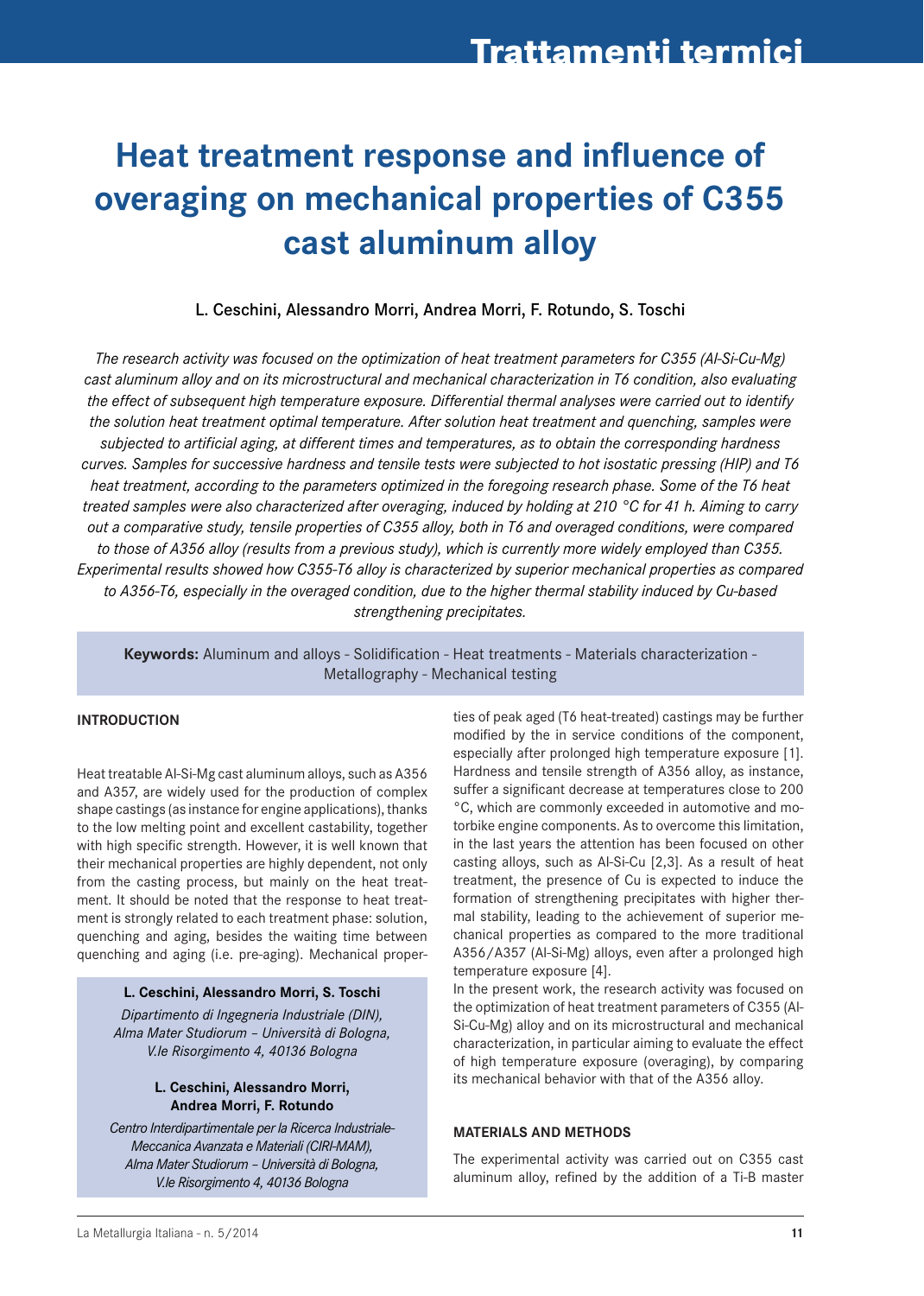alloy and modified by adding 200 ppm of Sr in the form of AlSr10 master alloy, as to spherodize and homogenize the eutectic structure. The chemical composition of the alloy, measured by a quantometer before casting operations, is reported in Table 1.

| i   Cu   Mg   Fe   Mn   Ti   B <sub> </sub>                            |  |  |  |  |
|------------------------------------------------------------------------|--|--|--|--|
| $4.99$   1.050   0.470   0.138   0.021   0.133   0.001   0.0212   Bal. |  |  |  |  |

## *Tab. 1 - Chemical composition of C355 alloy (wt.%) Tab. 1 - Composizione chimica della lega C355 (wt.%)*

Differential scanning calorimetry analyses were carried out on as cast samples (5 mm diameter and 1,5 mm thickness) as to define the optimum conditions for the solution heat treatment. The samples were analyzed in the temperature range 20-700 °C, at 10 °C/min heating rate, in Ar atmosphere. Samples were then subjected to the solution treatment at the optimal temperature and water quenched at room temperature; then, without any pre-aging, they were artificially aged at different temperatures and times, with following hardness measurements, to determine the corresponding aging curves. Aging treatments were carried out in air furnace, with ±2°C temperature control, at temperatures ranging from 160 to 210°C for a maximum time of 12 h. For each temperature, 20 samples were aged and extracted from the furnace at predefined time intervals, then subjected to Brinell hardness measurements (performed with 2,5 mm diameter sphere and 62,5 kg load, following ASTM E 10-08 [5]). Overaging tests on peak-aged samples (T6 condition) were carried out on 6x20x4 mm samples, by holding the samples at constant temperature, in the range 170-305 °C, up to 168 h. On the overaged samples, Brinell hardness measurements were performed with the aim to obtain the corresponding overaging curves. Tensile tests were carried out in accordance to ISO 6892-1:2009 [6], on cylindrical specimens obtained by castings, subjected to HIP (Hot Isostatic Pressing) and finally T6 heat treated, according to the optimized parameters determined in the foregoing work phases. Some of the tensile specimens underwent overaging (holding at 210  $^{\circ}$ C  $\pm$  2  $^{\circ}$ C for 41 h). Both in T6 and overaged conditions, the mechanical properties of C355 alloy were compared to those of A356, characterized by similar SDAS (Secondary Dendrite Arm Spacing) values. Microstructural characterization of the studied alloy was carried out on metallographic samples, prepared according to ASTM E3-01 [7], through optical (OM) and scanning electronic microscopy equipped with energy dispersive spectroscopy (SEM/EDS). The mechanisms of failure were investigated by SEM analyses of the fracture surfaces.

#### **rESuLtS AND DISCuSSIoN**

### *Heat treatment optimization*

The DSC analyses on the as-cast alloy, carried out in the range 20-700 °C, highlighted the presence of an endothermic peak at about 510 °C, probably due to the melting of

the Al-Al<sub>2</sub>Cu-Si-Al<sub>5</sub>Cu<sub>2</sub>Mg<sub>8</sub>Si<sub>6</sub> quaternary eutectic [4, 8], as reported in Fig. 1-a. In order to avoid incipient melting, solution treatment was carried out into two subsequent steps at different temperatures; the first one, at a lower temperature, to bring in solid solution the low melting point compounds, while the second one should promote the dissolution of more stable phases. After a first solution stage (2,5 h at 490  $^{\circ}$ C), the alloy was subjected to a DSC analysis, which highlighted the absence of the endothermic peak associated to the melting of the quaternary eutectic (Fig. 1-b), confirming its complete dissolution.





*Fig. 1 - Curve DSC ottenute sulla lega as cast (a) e dopo solubilizzazione a 490 °C per 2,5 h (b).*

In view of the above, the solution heat treatment was defined as follows: soaking at 490 °C for 2,5 h, subsequent temperature increase to 520 °C and soaking for 13 h, to obtain a complete solubilization. After solution treatment and water quenching at room temperature, to obtain the supersaturated solid solution, the samples were aged at different time and temperatures, as described in the foregoing section, then subjected to hardness measurements to obtain the aging curves shown in Fig. 2. The curves allowed to define the peak-aging condition (about 121 HB), reached at 180 °C for 6 h.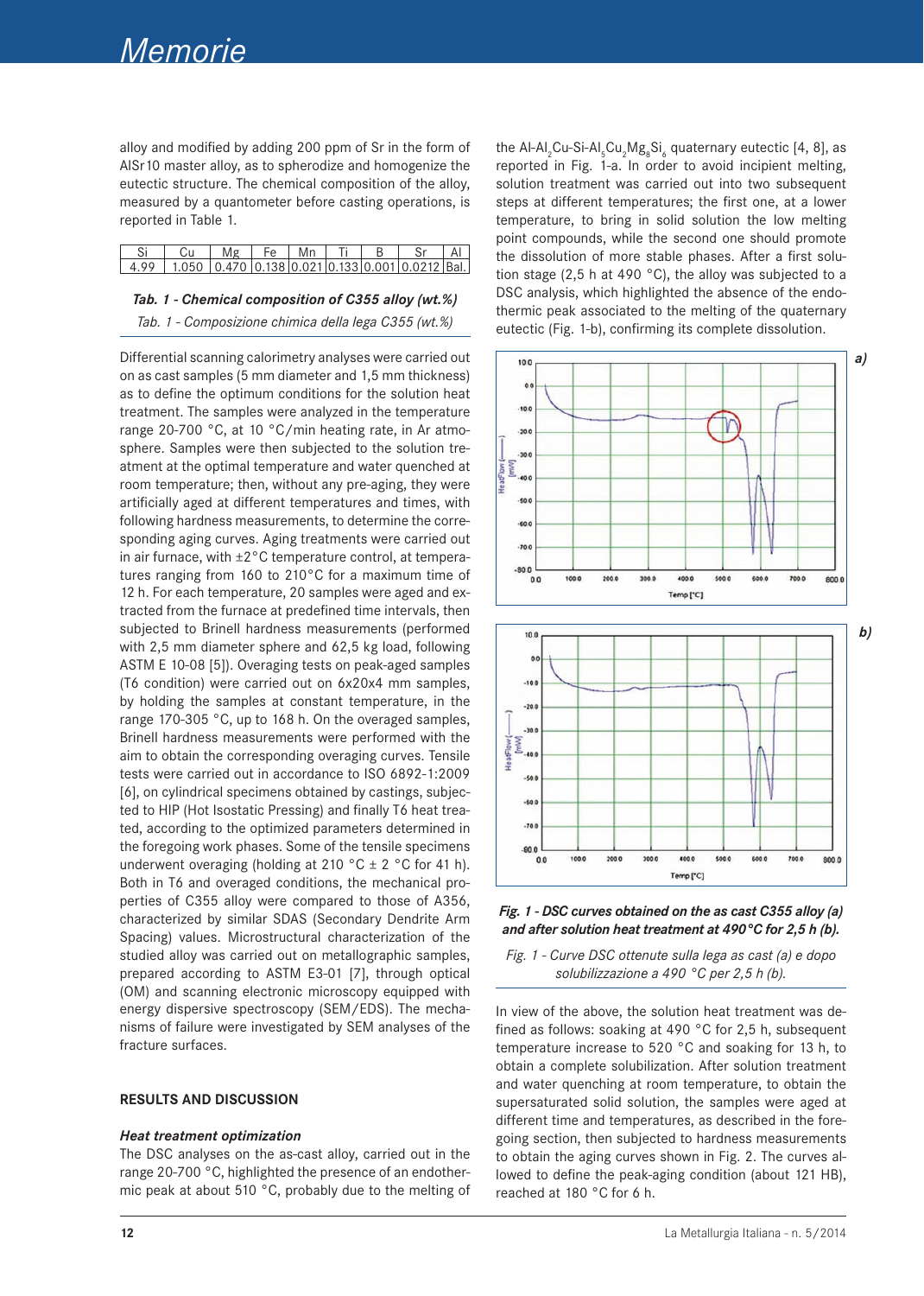## **Trattamenti termici**



*Fig. 2 - Aging curves of C355 alloy*

*Fig. 2 - Curve di invecchiamento della lega C355.*







*Fig. 4 - Comparison between overaging curves of C355-T6 and A356-T6 at 175 °C (a) and 205 °C (b).*

*Fig. 4 - Confronto tra le curve di degrado delle leghe C355-T6 e A356-T6 a 175 °C (a) e 205 °C (b).*





*Fig. 5 - Micrografie ottiche della lega C355 in cui è possibile osservare la microstruttura dendritica (a) e la struttura eutettica soggetta a modifica (b).*

### *Effect of high temperature exposure*

Hardness measurements on T6 samples after overaging (induced by thermal exposure in the range 170-305 °C, for soaking time up to 168 h), enabled to obtain the corresponding overaging curves reported in Fig. 3.

Hardness of the T6 alloy was substantially unaffected by overaging up to 185°C; a slight decrease can be only observed for overaging times higher than 130 h. On the contrary, by raising temperature, the hardness decrease becomes more pronounced, reaching a minimum value of about 60 HB at 305 °C for soaking time of about 1400 min. A comparison between the overaging curves of A356-T6 and C355-T6 alloys, at two temperatures levels (175 °C and 205 °C), is shown in Fig. 4. It is possible to observe that in the peak-aged condition, the hardness is comparable between the two alloys. On the contrary, the high temperature exposure induces a much more negative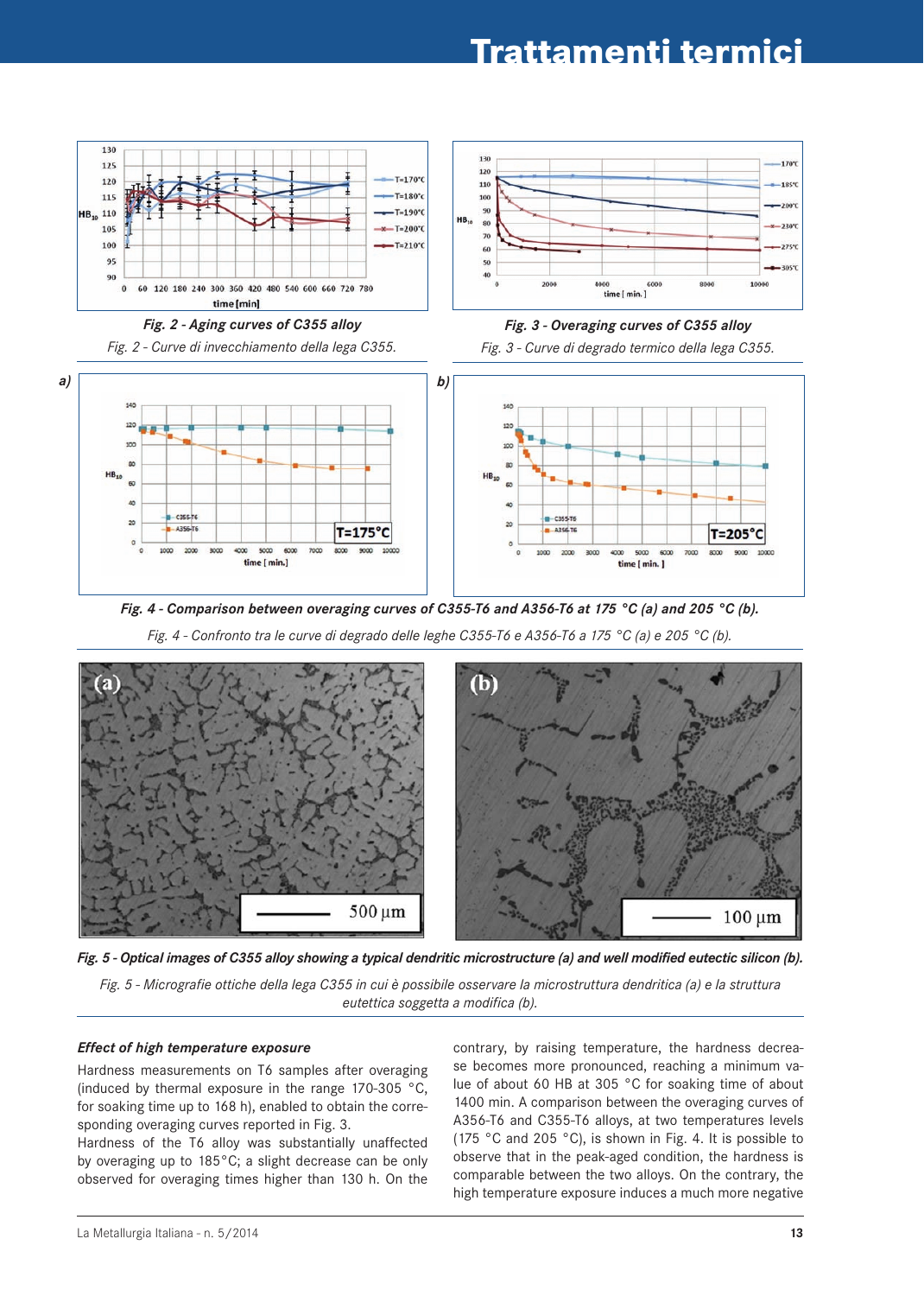## *Memorie*





*Fig. 6 - Immagini SEM e analisi EDS su composti intermetallici: AlMnFeSi (a) e Al<sub>s</sub>Cu<sub>2</sub>Mg<sub>8</sub>Si<sub>6</sub> (b) sulla lega C355-T6; composti contenenti Cu, nucleati principalmente su fasi pre-esistenti ricche in Fe, presenti su campioni sottoposti a degrado.* 

effect on A356-T6 alloy, as compared to C355-T6. While C355-T6 alloy keeps unchanged its hardness during exposure at 175°C, A356-T6 is subjected to a strong hardness decrease, with a reduction of about 34% (up to 76 HB) as compared to the peak value (113 HB), after 7600 min. At 205 °C, it is possible to observe a progressive hardness reduction, with increasing aging time, also for C355-T6 alloy; the alloy presents a minimum hardness value of 80 HB after about 9900 min, which is however noticeably higher than the minimum hardness value exhibited by A356-T6 alloy (45 HB), at equal overaging time.

## *Microstructural characterization*

Optical micrographs, at different magnification, of C355- T6 alloy are shown in Fig. 5. Image analyses highlighted a well-modified eutectic Si (class 4, according to the American Foundry Society classification system) and secondary dendrite arm spacing (SDAS) ranging from 50 to 70 μm, typical of sand castings. As expected, no appreciable differences between peak aged (T6) and overaged samples were detected.

SEM observations highlighted the presence of several intermetallic compounds, characterized by variable size (from a few to some tens of microns). Both in T6 and overaged condition, most of the large intermetallic phases found on C355 samples were identified as rod/acicular Al<sub>5</sub>FeSi and AlMnFeSi compounds (Fig. 6 a). The presence of these intermetallics in this alloy was already reported in the literature, both in the as-cast condition and after heat treatment [8]; the solution heat treatment temperature, in fact, is not high enough to dissolve the compounds, which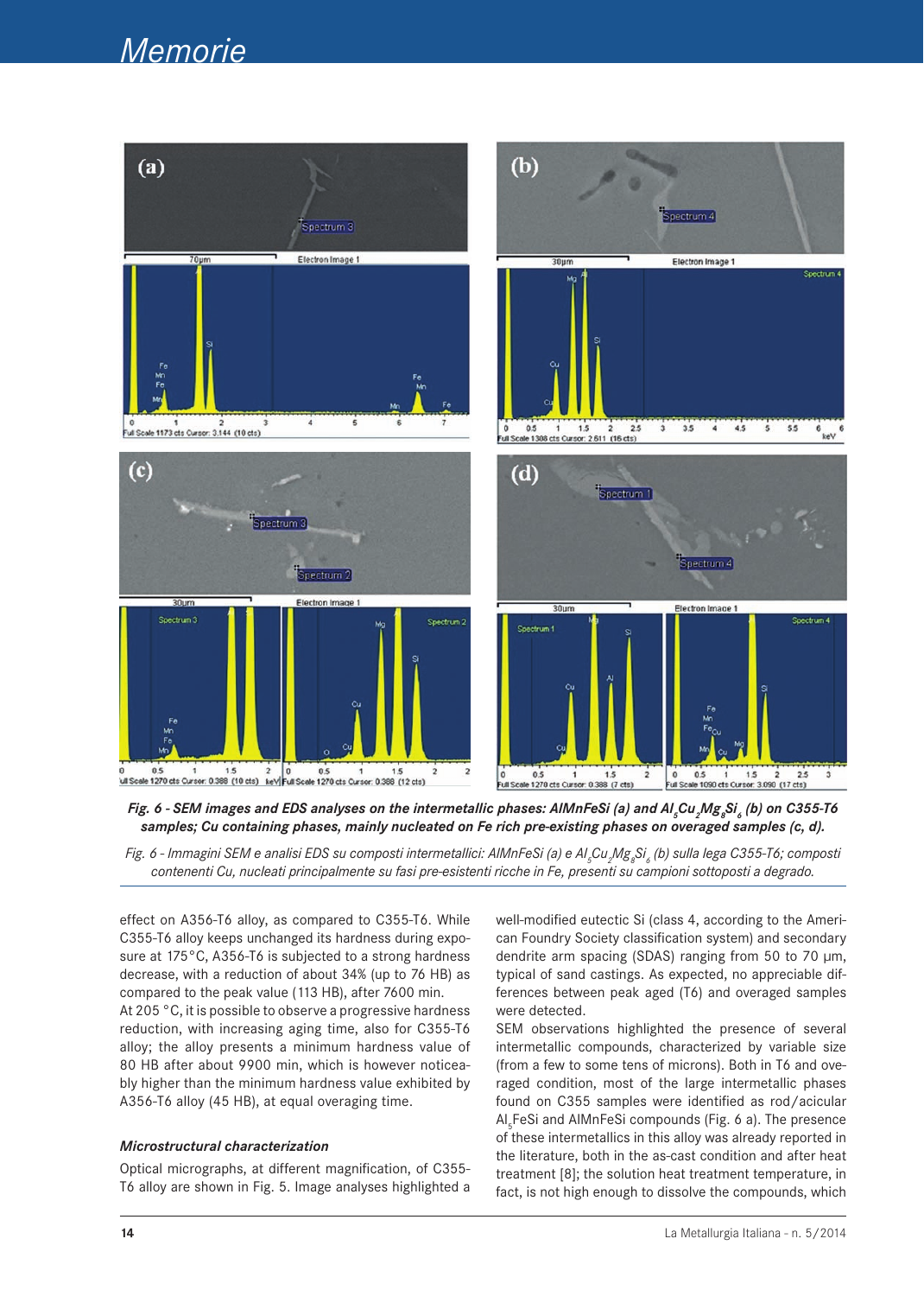## **Trattamenti termici**

### *Fig. 7 - Comparison of the mechanical properties (UTS, YS, HB) at room temperature of C355 and A356 alloys, in T6 and overaged conditions.*

*Fig. 7 - Confronto delle proprietà meccaniche (UTS, YS, HB) a temperatura ambiente delle leghe C355 e A356 nella condizione T6 e a seguito di degrado termico.*



are the first intermetallic phases to form during solidification [8]. Even if in a lower amount as compared to Fe-rich intermetallics, Cu-containing phases, such as the  $\mathsf{Al}_{_5}\mathsf{Cu}_{_2}$ Mg<sub>8</sub>Si<sub>6</sub>, were also detected in C355-T6 samples (Fig. 6 b). The lower amount of detectable Cu based phases is probably related to the solution heat treatment, able to bring in solid solution Cu atoms, as to allow the subsequent precipitation of nanometric Al<sub>2</sub>Cu compounds (not detectable by SEM) during artificial aging. The overaged samples, on

the contrary, showed a slightly more elevated quantity of Cu containing phases, detectable by SEM due to their size increase. They often nucleated on Fe-based intermetallics (Fig. 6 c, d). Even if further work is required to investigate this aspect, the presence of such large Cu-based intermetallics is likely to be related to the effect of overaging, i.e. holding at 210 °C for 41 h, which led to their coarsening through diffusion processes.



*Fig. 8 - SEM images of tensile fracture surfaces of: C355-T6 alloy at low (a) and high (b) magnification; overaged C355-T6 alloy at low (c) and high (d) magnification.*

*Fig. 8 - Immagini SEM delle superfici di frattura: lega C355-T6 a basso (a) ed alto (b) ingrandimento; lega C355-T6 dopo degrado a basso (c) ed alto (d) ingrandimento.*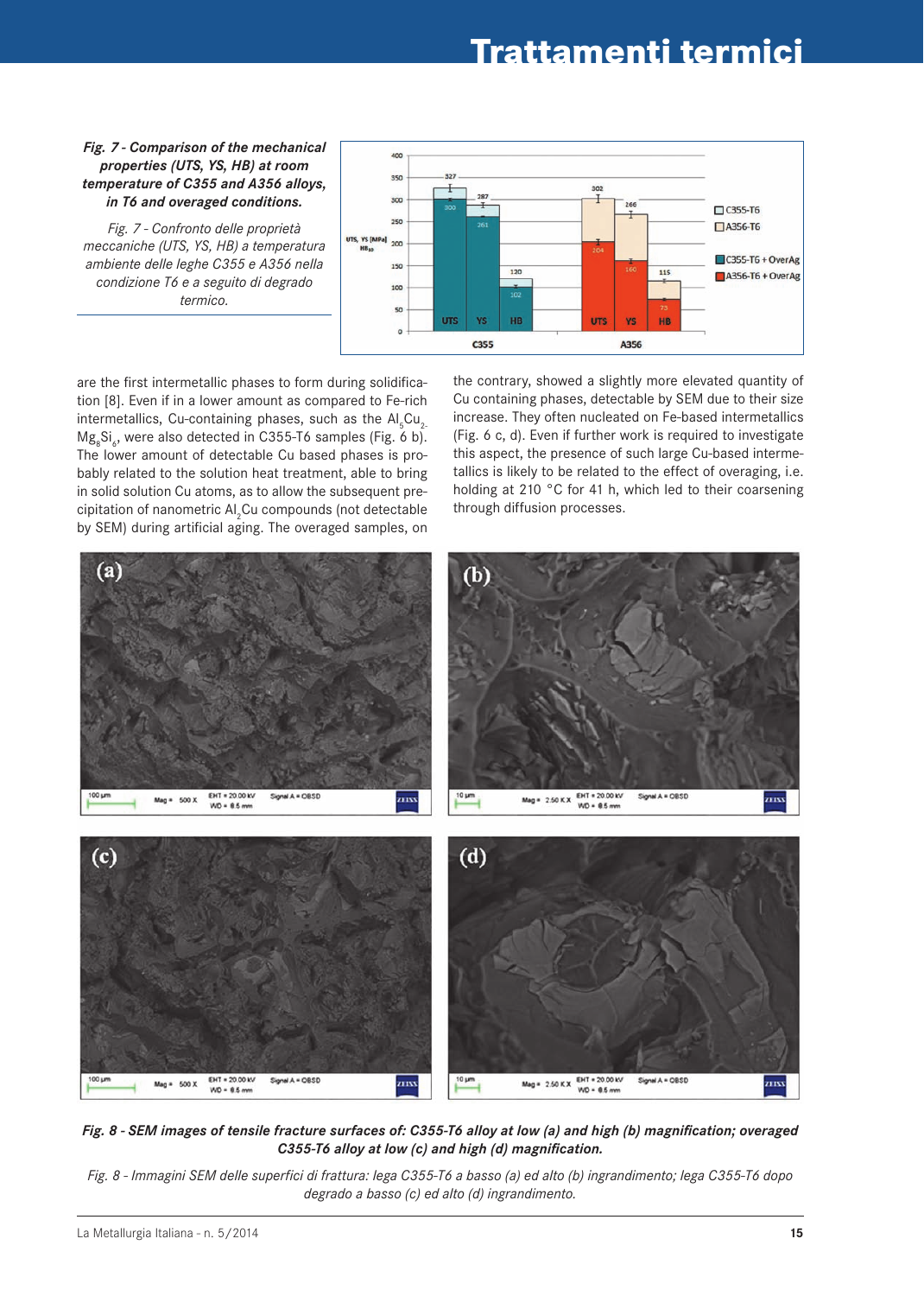

*Fig. 9 - SEM images and corresponding EDS spectra of decohesed and fractured intermetallics: AlMnFeSi (a, b) and Al5 Cu2 Mg8 Si6 (c, d).*

*Fig. 9 - Immagini SEM e corrispondenti spettri EDS di composti intermetallici: AIMnFeSi (a, b) e Al<sub>s</sub>Cu<sub>2</sub>Mg<sub>8</sub>Si<sub>6</sub> (c, d).* 

#### *Mechanical properties*

The results of hardness and tensile tests on the peak aged (T6) and overaged (41 h at 210 °C) C355-T6 alloy, are reported in Fig. 7, compared with those of A356 alloy. It can be noted that the peak-aged C355-T6 alloy exhibits slightly higher mechanical properties than A356-T6; however, it is worth noting how A356-T6 alloy is much more sensitive to high temperature exposure as compared to C355-T6. As a matter of fact, after exposure at 210 °C for 41 h, while C355-T6 shows a decrease of UTS and YS of 8% and 9%, respectively, the A356-T6 shows much more relevant strength loss: UTS decreases of 32%, while YS of about 40%. Similarly, the hardness of C355-T6 decreases of about 15% as a result of overaging, while the reduction of A356-T6 is more consistent (i.e. 37%). Elongations to failure are comparable in all the tested conditions (C355-T6/A356-T6 before and after overaging), approximately equal to 5%.

#### *Fracture surfaces analysis*

Representative SEM images of the tensile fracture surfaces of C355 alloy specimens (both in T6 and overaged conditions) are shown in Fig. 8. The fracture path is prevalently transgranular; several fractured and decohesed intermetallic compounds were identified. Due to the absence of typical solidification defects, such as porosity and shrinkage cavities (eliminated by HIP treatment), the relatively low elongations to failure of the alloy were correlated to the presence of these brittle phases.

EDS analyses on the intermetallic phases found on fracture surfaces, allowed to evaluate their chemical composition (Fig. 9), confirming the results obtained by EDS analyses on metallographic samples. Most of them were, in fact, hard and brittle Fe-based intermetallic compounds, playing a negative effect on the elongation to failure. Fracture of large intermetallics was observed, as a consequence of the matrix deformation, which induced high level of stress at their interface [9]. Fracture surfaces of overaged samples did not show noticeable differences as compared to the T6 samples. The effect of overaging on UTS, YS and, above all, on elongation to failure, is not so relevant as to justify substantial differences in the failure mechanisms between the two classes of samples.

### **CoNCLuSIoNS**

In the present work, optimization of the heat treatment of C355 alloy was carried out, by defining optimal solution temperature and peak-aging parameters. The effect of long-term high temperature exposure on its hardness was also evaluated, by determining C355-T6 overaging curves. A comparison between overaging behavior of C355 and A356 alloys, by hardness and tensile tests, showed a superior thermal stability of the former, due to the presence of Cu-based strengthening phases.

## **AKNowLEDgEMENtS**

Funding from POR FESR Emilia-Romagna 2007-2013 Program is acknowledged.

The activities related to this work have been carried out